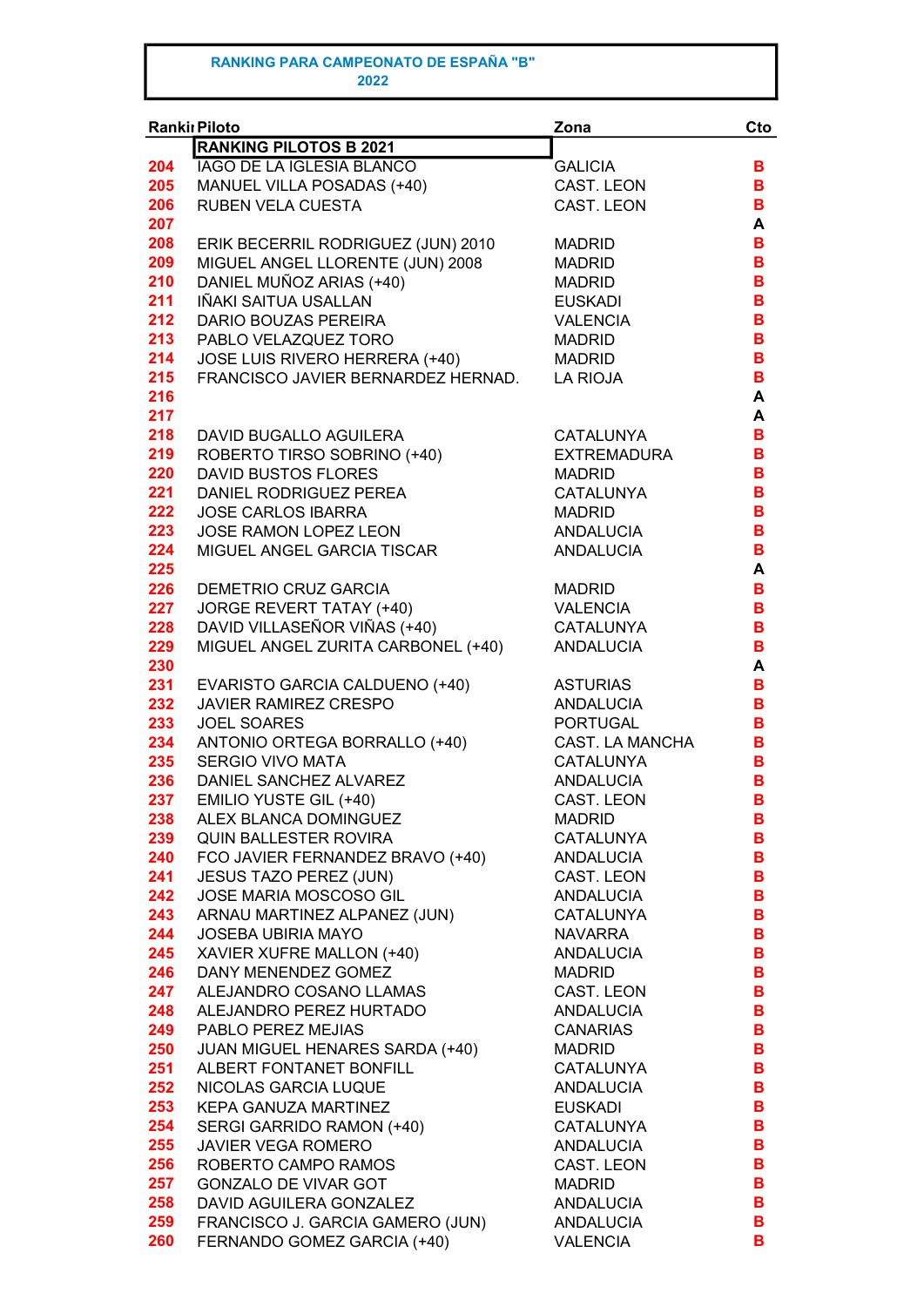| Ranki Piloto |                                       | Zona             | Cto |
|--------------|---------------------------------------|------------------|-----|
| 261          | ANDRES GONZALEZ CALLE (+40)           | <b>MADRID</b>    | в   |
| 262          | <b>JESUS GOMEZ MARTIN</b>             | CAST. LEON       | B   |
| 263          | DAVID AYATS GUELL (+40)               | <b>CATALUNYA</b> | B   |
| 264          | <b>JESUS ROSA RODRIGUEZ</b>           | <b>ANDALUCIA</b> | B   |
| 265          | MIGUEL ANGEL MIRANDA TELLO            | CATALUNYA        | B   |
| 266          | SAMUEL NAVARRO SAIZ                   | CAST. LA MANCHA  | B   |
| 267          | FRANCISCO LOPEZ GALLEGO               | <b>CATALUNYA</b> | B   |
| 268          | JORGE RUBIO OTEO (+40)                | CAST. LEON       | B   |
| 269          | JOSE MANUEL GARCIA ALMANCHEL          | <b>ANDALUCIA</b> | B   |
| 270          | <b>JOSE MARIA GOMEZ URGOITI</b>       | <b>MADRID</b>    | B   |
| 271          | PABLO ASENSIO LOPEZ (+40)             | <b>MURCIA</b>    | B   |
| 272          | JUAN JOSE ANDREU ANDRES (+40)         | <b>VALENCIA</b>  | B   |
| 273          | FELIX LOPEZ MUÑOZ (+40)               | <b>MADRID</b>    | B   |
| 274          | MIGUEL ANGEL COBO PINTADO (+40)       | CATALUNYA        | B   |
| 275          | <b>ADRIAN TORRES EMBID</b>            | CAST. LEON       | B   |
| 276          | ADRIAN BODOQUE GUIJARRO               | CAST. LA MANCHA  | B   |
| 277          | CARLOS FERNANDEZ RUIZ (+40)           | <b>MADRID</b>    | B   |
| 278          | JAVIER MALLENCO MARTINEZ (+40)        | <b>CATALUNYA</b> | в   |
| 279          | VICTOR LORENZO RAMOS                  | <b>NAVARRA</b>   | B   |
| 280          |                                       | CAST. LEON       | B   |
|              | CARLOS NOGUEIRAS QUINTAS (+40)        |                  |     |
| 281          | <b>BORJA HUERTO DAVILA</b>            | <b>EUSKADI</b>   | B   |
| 282          | CARLOS SANCHEZ LABERNIA               | <b>CATALUNYA</b> | B   |
| 283          | <b>JOSEBA DEHESA VICEN</b>            | <b>LA RIOJA</b>  | B   |
| 284          | <b>JOSE CARLOS GARCIA HIDALGO</b>     | <b>ANDALUCIA</b> | B   |
| 285          | SAMUEL LAGO ABEIJON                   | <b>GALICIA</b>   | B   |
| 286          | ADRIAN RODRIGUEZ RABADAN              | <b>MADRID</b>    | B   |
| 287          | RAMON MICO RODRIGUEZ (+40)            | <b>MADRID</b>    | B   |
| 288          | JORDI CASTELLS IZQUIERDO (+40)        | <b>CATALUNYA</b> | B   |
| 289          | ANDER GABILONDO PEÑA                  | <b>EUSKADI</b>   | B   |
| 290          | ANTONIO BELLON SOLANO                 | ANDALUCIA        | B   |
| 291          | <b>JUAN CABANILLAS CASCALES (+40)</b> | <b>MADRID</b>    | в   |
| 292          | JULIO HERNANDEZ MADRIGAL (+40)        | CAST. LEON       | B   |
| 293          | JOSE MANUEL PRIETO ROMERO (+40)       | ANDALUCIA        | в   |
| 294          | ETHAN SALGADO MUÑOZ                   | <b>EUSKADI</b>   | в   |
| 295          | DANIEL GONZALEZ ALCAIDE               | <b>ANDALUCIA</b> | в   |
| 296          | ROBERTO MOLINA LOPEZ                  | <b>LEVANTE</b>   | в   |
| 297          | <b>FRANCISCO PEREZ PENIN</b>          | CAST. LEON       | в   |
| 298          | JUAN ANTONIO TORRES LUNETO            | <b>ANDALUCIA</b> | в   |
| 299          | ANGEL DE LA BARRERA ANTUNEZ (+40)     | <b>LA RIOJA</b>  | в   |
| 300          | JUAN CARLOS TORRES ANGUITA (+40)      | <b>CATALUNYA</b> | в   |
| 301          | ALVARO MARTIN PEÑAS                   | <b>MADRID</b>    | В   |
| 302          | HUGO ALVAREZ MARTINEZ                 | CAST. LEON       | В   |
| 303          | ALBERTO BERMEJO OBEJO                 | <b>ANDALUCIA</b> | В   |
| 304          | CESAR ALVAREZ LOPEZ (+40)             | <b>MADRID</b>    | В   |
| 305          | SAMUEL MARZO MARTINEZ                 | <b>MADRID</b>    | В   |
| 306          | DAVID MENA CAYO (+40)                 | <b>MURCIA</b>    | В   |
| 307          | SERGIO ROMERO MORENO (+40)            | <b>MADRID</b>    | в   |
| 308          | MANUEL CECILIA MARTIN                 | ANDALUCIA        | в   |
| 309          | EDUARDO VELASCO ZAMORANO              | <b>MADRID</b>    | в   |
| 310          | <b>JAVIER VILLALIBRE GUERRA</b>       | CAST. LEON       | В   |
| 311          | ANTONIO JESUS GONZALEZ MOLINA         | <b>ANDALUCIA</b> | В   |
| 312          | GONZALO GONZALO VILLANUEVA (+40)      | <b>MADRID</b>    | в   |
| 313          | JAVIER GARCIA JIMENEZ                 | ANDALUCIA        | B   |
| 314          | <b>JESUS ANGEL RIVAS</b>              | <b>ANDALUCIA</b> | в   |
| 315          | <b>JOAO NABAIS SILVA</b>              | <b>PORTUGAL</b>  | в   |
| 316          | DAVID MORALES GALAN                   | <b>MADRID</b>    | в   |
| 317          | <b>VICTOR PINA ORTES</b>              | <b>EUSKADI</b>   | B   |
| 318          | MIGUEL ANGEL REY AGUILAR (+40)        | <b>MADRID</b>    | в   |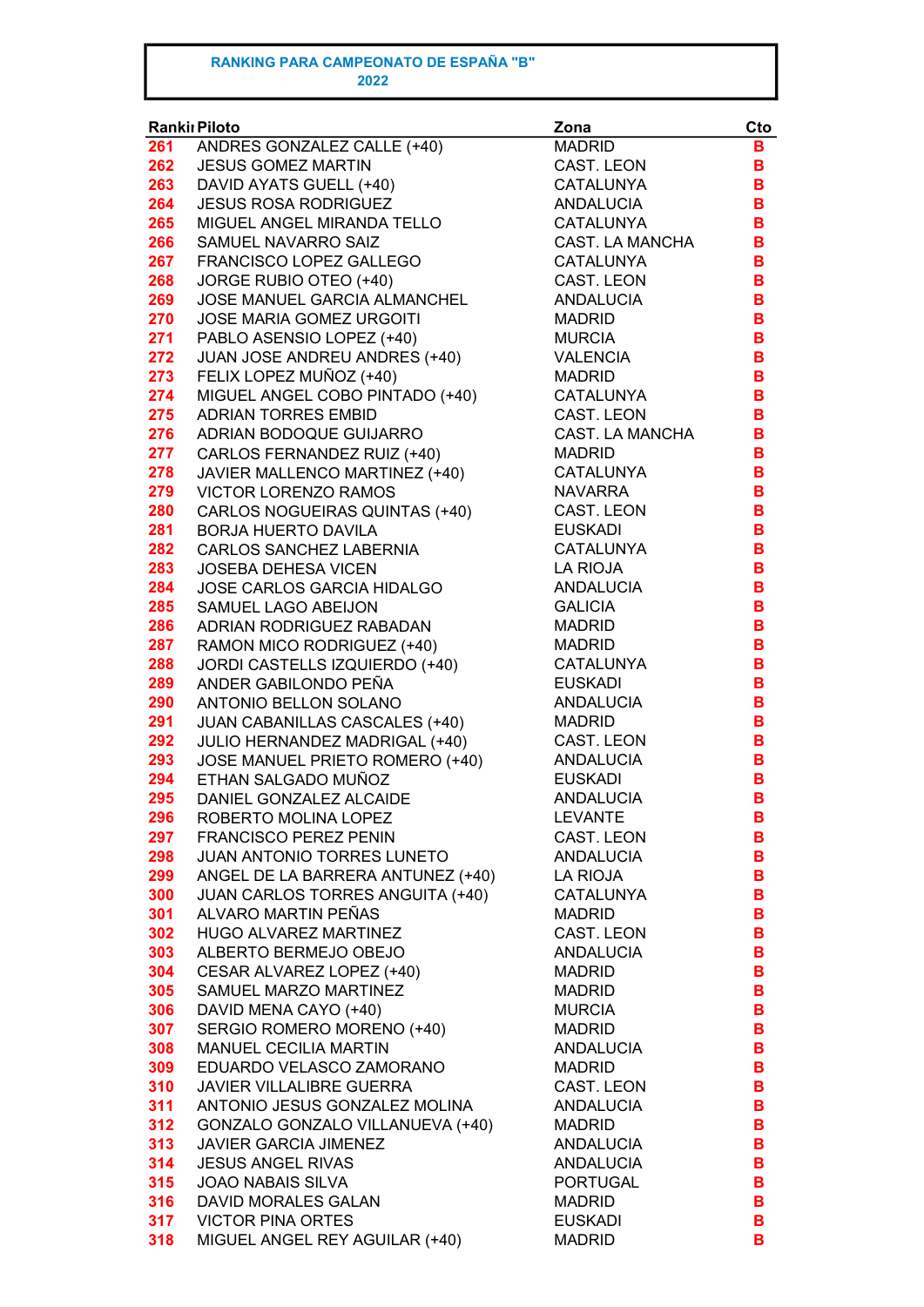| Rankiı Piloto |                                       | Zona                   | Cto |
|---------------|---------------------------------------|------------------------|-----|
| 319           | PABLO NEILA SANCHEZ                   | <b>MADRID</b>          | в   |
| 320           | ANDRES GUTIERREZ ALMENDARIZ           | <b>CAST. LEON</b>      | в   |
| 321           | JOAQUIN BALLESTEROS MESAS (+40)       | CAST. LA MANCHA        | в   |
| 322           | ALEX GONZALEZ RODRIGUEZ               | <b>EUSKADI</b>         | в   |
| 323           |                                       |                        | в   |
| 324           | <b>OSCAR SIEIRA CRUCEIRO</b>          | <b>CAST. LEON</b>      | в   |
| 325           | DAVID ROMERO RODRIGUEZ                | <b>LA RIOJA</b>        | В   |
| 326           | <b>DAVID ARTEAGA QUIROS</b>           | <b>MADRID</b>          | В   |
| 327           | JAVIER SAEZ LACALLE                   | <b>LA RIOJA</b>        | В   |
| 328           | <b>BORJA CUEVAS PEREZ</b>             | <b>MADRID</b>          | В   |
| 329           | <b>JOSE MARIA FACENDA GONZALEZ</b>    | <b>CAST. LEON</b>      | В   |
| 330           | SARAI GARRIDO GONZALEZ                | <b>EUSKADI</b>         | B   |
| 331           | JAVIER CAGIGAL GARCIA (+40)           | <b>CAST. LEON</b>      | B   |
| 332           | MIGUEL ANGEL LORENZANA                | <b>MADRID</b>          | B   |
| 333           | PABLO DIAZ MARTIN                     | <b>ASTURIAS</b>        | В   |
| 334           | DAVID CASADO FERNANDEZ (+40)          | <b>EUSKADI</b>         | В   |
| 335           | <b>JOSE SOUSA</b>                     | <b>PORTUGAL</b>        | В   |
| 336           | FRANCISCO JAVIER SANCHEZ              | <b>MADRID</b>          | В   |
| 337           | SERGIO GONZALEZ VICENTE (+40)         | <b>MADRID</b>          | в   |
| 338           | SAUL SANCHEZ REQUENA (+40)            | <b>MADRID</b>          | В   |
| 339           | <b>JORQUE HENRIQUES (+40)</b>         | <b>PORTUGAL</b>        | в   |
| 340           | PAULO ALMEIDA (+40)                   | <b>PORTUGAL</b>        | в   |
| 341           | AINARA ALMENARA (JUN) 2013            | <b>MADRID</b>          | в   |
| 342           | GERMAN ALMAZAN DE LA VEGA             | <b>CAST. LA MANCHA</b> | в   |
| 343           | <b>JUAN LUIS GARCIA RUBIO</b>         | <b>MADRID</b>          | B   |
| 344           | FERNANDO RODIGUEZ AVILA (+40)         | <b>MADRID</b>          | В   |
| 345           | RUBEN MENENDEZ SOBRADOS               | <b>MADRID</b>          | B   |
| 346           | ALFREDO MORAL GONZALEZ                | LA RIOJA               | В   |
| 347           | DANIEL LOPEZ ABELLAN (+40)            | <b>MURCIA</b>          | B   |
| 348           | RODRIGO PAHISSA LOPEZ                 | <b>MADRID</b>          | B   |
| 349           | ILLAN FERNANDEZ VILLANUEVA (JUN 2011  | <b>ASTURIAS</b>        | B   |
| 350           | FRANCISCO FERNANDEZ MARTIN (JUN) 2012 | <b>ANDALUCIA</b>       | В   |
| 351           | ALVARO DOMENE MIHAI (JUN) 2014        | <b>ANDALUCIA</b>       | B   |
| 352           | BORJA UNGRIA VALVERDE                 | <b>CAST LA MANCHA</b>  | в   |
| 353           | <b>JORGE ESTEBAN ALONSO</b>           | <b>ARAGON</b>          | в   |
| 354           | JAVIER CUENCA MORATALLA               | CAST. LA MANCHA        | в   |
| 355           | <b>JESUS JULIAN PERIS MARTI</b>       | <b>LEVANTE</b>         | в   |
| 356           | MARIO BERNAL JIMENEZ                  | <b>MURCIA</b>          | В   |
| 357           | VICTOR PELAEZ OLIVARES                | <b>MADRID</b>          | В   |
| 358           | <b>JESUS PORTAZ</b>                   | <b>LEVANTE</b>         | В   |
| 359           | ROBERTO GARCIA RODERO                 | <b>MADRID</b>          | В   |
| 360           | SANTIAGO VILLAESCUSA VERA (JUN) 2006  | <b>MURCIA</b>          | в   |
| 361           | MIGUEL ANGEL CARMONA                  | <b>MADRID</b>          | В   |
| 362           | CARLOS VALDEOLIVAS LOPEZ              | <b>CAST LA MANCHA</b>  | В   |
| 363           | RAUL SANCHO BELLA                     | <b>LEVANTE</b>         | B   |
| 364           | AIMAR ELGEZABAL ZORROZUA              | <b>EUSKADI</b>         | В   |
| 365           | LUCIA GONZALEZ PEIDRO (JUN)           | <b>CAST LA MANCHA</b>  | B   |
| 366           | <b>JAVIER BUSERA RAMILO</b>           | <b>MADRID</b>          | в   |
| 367           | DIEGO RIVAS CARDA (JUN) 2010          | <b>MADRID</b>          | B   |
| 368           | PACO FLORES GONZALEZ (JUN) 2010       | ANDALUCIA              | В   |
| 369           | <b>RUBEN MARTIN GOMEZ</b>             | <b>MADRID</b>          | В   |
| 370           | ALFREDO GIL TORRES (+40)              | <b>LEVANTE</b>         | В   |
| 371           | JESUS ORTUÑO SERRANO (+40)            | <b>MURCIA</b>          | В   |
| 372           | FEDERICO RUIZ LOZANO (+40)            | CAST. LA MANCHA        | В   |
| 373           | MIGUEL ANGEL GONZALEZ SANCHEZ         | <b>MADRID</b>          | в   |
| 374           |                                       |                        | в   |
| 375           | JUAN CARLOS GARCIA CERNADAS           | <b>MADRID</b>          | В   |
| 376           | JOSE FRANCISCO DOMENE SANCHEZ         | ANDALUCIA              | в   |